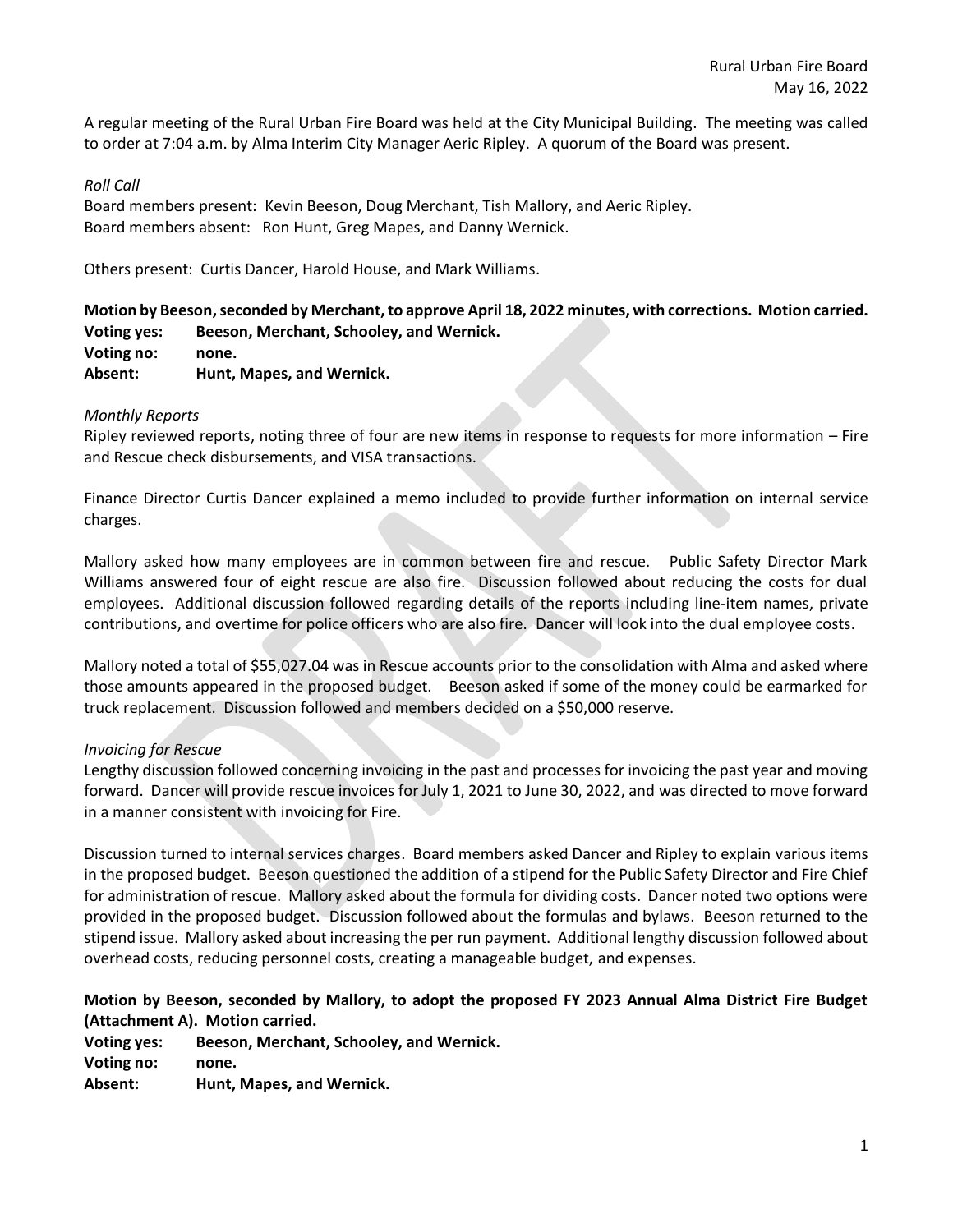Discussion followed about rescue. Dancer will work on invoicing.

Ripley noted the next meeting is June 20, 2022 at 7:00 a.m.

**Motion by Beeson, seconded by Merchant, to adjourn the meeting at 8:26 a.m. Motion carried.**

**Voting yes: Beeson, Merchant, Schooley, and Wernick.** 

**Voting no: none.**

**Absent: Hunt, Mapes, and Wernick.** 

Sara Anderson, Recording Secretary Date of Approval

 $\overline{\phantom{a}}$  , and the set of the set of the set of the set of the set of the set of the set of the set of the set of the set of the set of the set of the set of the set of the set of the set of the set of the set of the s